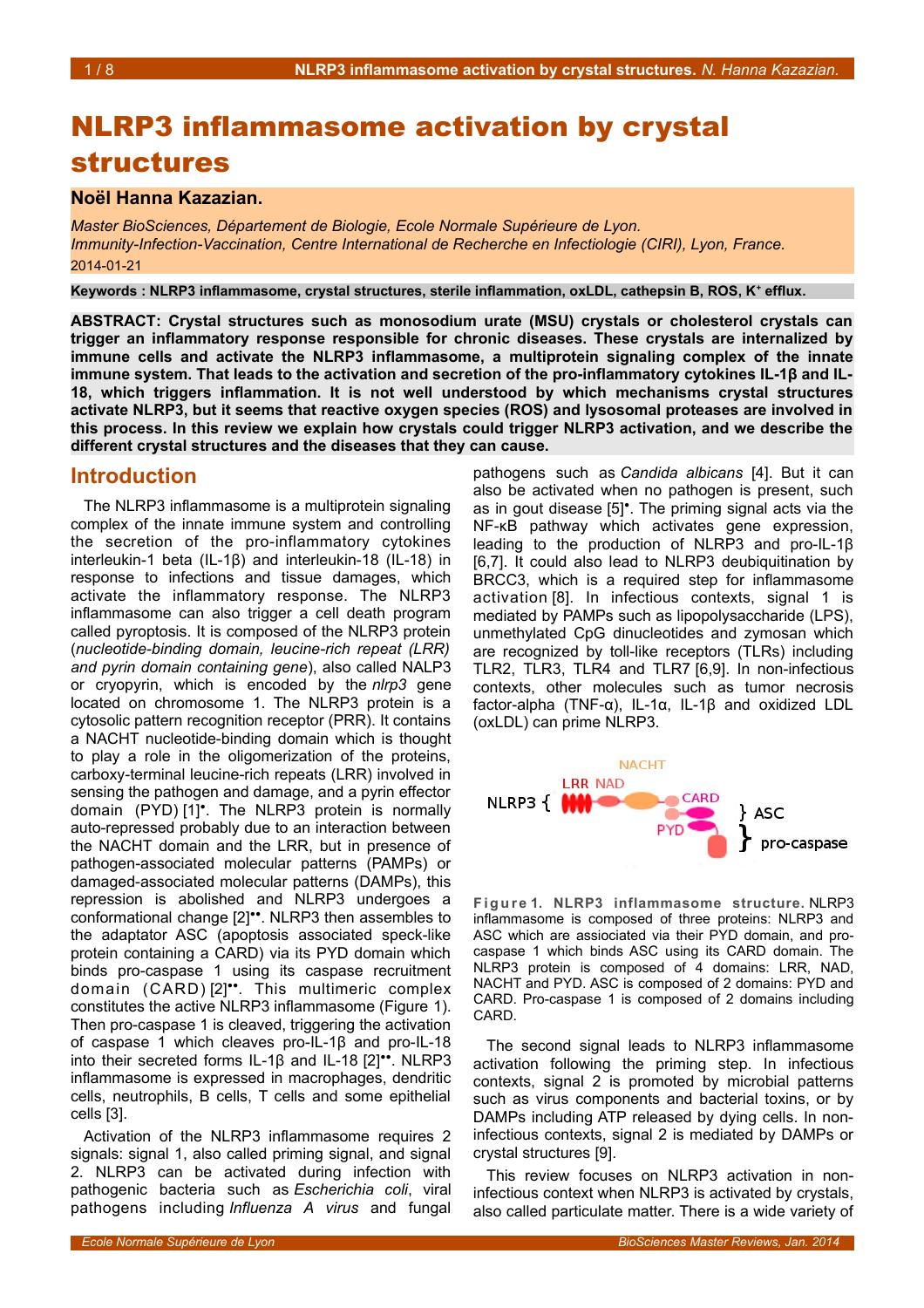crystal structures with different compositions that can trigger NLRP3 activation. These crystal structures can be endogenous, as for example monosodium urate (MSU) crystals, calcium pyrophosphate dihydrate (CPPD) crystals, cholesterol crystals and amyloid β fibers, or exogenous as silica crystals, asbestosis fibers and aluminum salts, and are responsible for chronic diseases like gout disease, pseudogout disease, atherosclerosis and silicosis [9–11].

Here we summarize the diseases caused by the different crystal structures, we present an overview of the current understanding of NLRP3 activation by crystal structures and we describe the different mechanisms that are likely involved in this process, enouncing the main theories emitted to date.

### **Crystal structures and diseases**

The inflammatory response is known to play a key role in host defense, particularly against infections. But it is also known that inflammation can cause collateral damages in tissues. The inflammatory response can be triggered by microbes but also by crystal structures. The host defense function of inflammatory response to crystals is unclear since the particles may not be dangerous by themselves for the organism and the inflammatory response fails to clear the crystal structures. However, the damages caused by the particle-induced inflammatory response lead to chronic diseases.

One of the best characterized crystal-induced inflammatory diseases is gout. Gout is a metabolic disease caused by an increase in purine degradation and leading to hyperuricemia. In hyperuricemic patients, uric acid forms monosodium urate (MSU) crystals accumulating in joints [5]<sup>•</sup>. Joint resident macrophages incorporate the crystals in order to eliminate them. This crystal uptake was shown to activate NLRP3 inflammasome in macrophages [10]. This leads to IL-1β activation and secretion [10]. IL-1β triggers the inflammatory response by recruiting monocytes and neutrophils in joints, interacting with IL-1 receptor which starts a signaling pathway dependant on MyD88 [12]. Similarly to resident macrophages, the recruited leucocytes fail to eliminate the crystals but their inflammasomes end up activated. They release IL-1β, which continues and amplifies the inflammatory response. This give rise to gout crises, reflected in great pain at joints. Gout crises frequency increases

over time in patients suffering from gout disease. In pseudogout, another crystal-induced inflammatory disease, similar to gout, calcium pyrophosphate dihydrate (CPPD) accumulate in joints and form crystals. As in gout, these crystals lead to chronic inflammation in joints, dependent on the activation of NLRP3 inflammation and secretion of IL-1β [10].

Atherosclerosis is an inflammatory disease responsible for many cardiovascular diseases. In atherosclerosis, cholesterol accumulation at the artery wall leads to the formation of atheromatous plaques where the cholesterol crystallizes. Resident macrophages incorporate the cholesterol crystals which activate NLRP3 [13]. IL-1β cytokine is produced, leading to monocytes recruitment under the endothelium (subendothelial space) [14]. The recruited monocytes differentiate in macrophages and in turn participate to the inflammation by secreting IL-1β. This inflammatory response caused by cholesterol crystals contributes to atheromatous plaque growth that can lead to the rupture of the endothelium. If the endothelium undergoes physical rupture, the consequences can be tragic: blood platelets aggregate at the artery wall and a clot is formed, which can totally block blood flow in the artery. Cholesterol crystals which have sharp edges could be directly involved in this rupture by perforating the endothelium  $[15]$ <sup>\*\*</sup>.

In Alzheimer's disease, neurons from the cortex of the brain die which leads to dementia. Here amyloid-β fibers are involved. These fibers form senile plaques and are produced by the aggregation of Aβ peptide in the extracellular space [16]. Aβ peptide itself is obtained by the abnormal cleavage of amyloid precursor protein (APP) by β-secretase. Aβ fibers trigger NLRP3 activation in microglial cells and lead to IL-1β secretion [17,18]. The persistence of amyloid fibers in the brain leads to chronic inflammation which is thought to play a role in neurodegeneration [19]<sup>•</sup>.

Silica and asbestos are silicates that may be found in the air in the form of small particles. They can be inhaled and cause diseases like silicosis, asbestosis and lung cancer [11]. Silicosis and asbestosis are pulmonary fibrosis which means that pulmonary parenchyma is slowly converted in conjunctive tissue following silica or asbestos prolonged exposure. This leads to irreversible decrease in oxygen diffusion capacity and so breathing problems. Chronic inflammation is linked to these diseases [11]. It was

<span id="page-1-0"></span>

| Table 1 : Crystal structures and related diseases associated with NLRP3 activation. |
|-------------------------------------------------------------------------------------|
|-------------------------------------------------------------------------------------|

| <b>Crystal structures</b> | <b>Disease</b>   | Localization | Symptoms / consequences                  |
|---------------------------|------------------|--------------|------------------------------------------|
| <b>MSU</b>                | Gout             | Joints       | Gout crisies, chronic inflammation       |
| <b>CPPD</b>               | Pseudogout       | Joints       | Pseudogout crisies, chronic inflammation |
| <b>Cholesterol</b>        | Atherosclerosis  | Arteries     | Arteries blockage                        |
| $A\beta$                  | Alzheimer        | <b>Brain</b> | Neurodegeneration                        |
| <b>Silica</b>             | <b>Silicosis</b> | Lung         | Respiratory problems                     |
| <b>Asbestos</b>           | Asbestosis       | Lung         | Respiratory problems                     |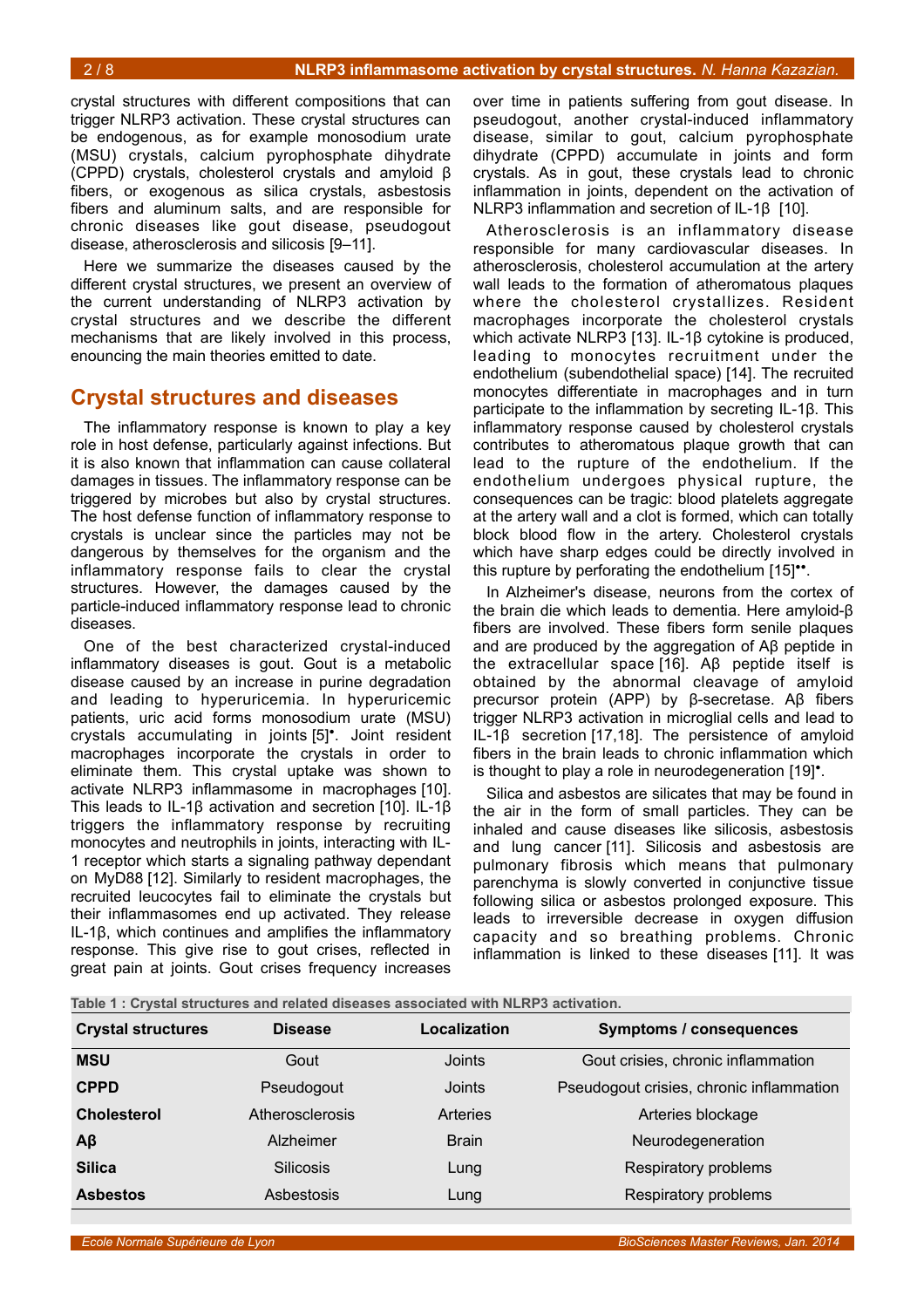shown that silica crystals and asbestos fibers trigger NLRP3 activation and lead to IL-1β secretion [11]  $[20]'$ [21].

The different crystal structures and their associated diseases are summarized in Table [1.](#page-1-0)

Aluminum salts are used as vaccine adjuvants, and they form crystals in alum preparations. TiO<sub>2</sub> and SiO<sub>2</sub> nano-particles are nano-materials used for manufacturing industrial items such as plastics and cosmetics. Aluminum salt,  $TiO<sub>2</sub>$  and  $SiO<sub>2</sub>$  particles were shown to trigger NLRP3 activation, but it was not proved that they cause diseases [20,22].

## **Crystal structures and NLRP3 inflammasome activation**

The activation of the NLRP3 inflammasome requires 2 signals. Crystals constitute the  $2<sup>nd</sup>$  signal. We will see how the priming signal is promoted in non-infectious context.

#### *Priming step in the absence of microbial stimulation*

In many cases, including inflammatory diseases such as gout, no pathogen is involved in the inflammatory process, then referred to as sterile inflammation. In this case NLRP3 is not primed by microbial components but by other molecules including cytokines.

Tumor necrosis factor alpha (TNF-α) was identified as a possible priming signal. TNF-α is a cytokine secreted by leucocytes and endothelial cells in response to a damage, and its production is stimulated by interleukin 1 (IL-1). By binding to its receptors,

TNFR-I and TNFR-II, TNF-α was shown to lead to NLRP3 activation when cells were exposed to ATP or silica as a second signal [6][23]<sup>•</sup>. TNF-α induces caspase-1 activation and IL-1β secretion in macrophages and dentritic cells (DCs) [23]<sup>•</sup>. It acts by regulating NF-κB pathway and via gene transcription [23]<sup>•</sup>. NF-KB is a transcription factor. When TNF- $\alpha$ interacts with its receptor, the NF-κB pathway is triggered and NF-κB enters into the nucleus to activate the transcription of the *nlrp3* and *il1b* genes. That leads to NLRP3 and pro-IL-1β production. Other cytokines, IL-1α and IL-1β, were shown to prime NLRP3 inflammasome in macrophages and DCs [23]<sup>\*</sup>. These could explain how NLRP3 is constantly primed in chronic inflammatory diseases: IL-1 is secreted following NLRP3 inflammasome activation and TNF-α production is induced by IL-1; the inflammatory process, by leading to the production of these cytokines, allows the priming of the NLRP3 inflammasome, thus maintaining the inflammation. It is possible that TNF-α also primes NLRP3 in Alzheimer's disease because the peptide amyloid-β - which aggregates and forms fibrils in Alzheimer's disease stimulates the release of TNF-α by microglia that is the brain resident macrophage [24].

Oxidized low density lipoprotein (oxLDL) and amyloid β fibers can also prime NLRP3 in atherosclerosis and Alzheimer's disease respectively, by interacting with TLR4-TLR6 heterodimer and the scavenger receptor CD36 [25]. Recent studies showed that TLR4-TLR6 and CD36 actually work as a heterotrimeric signaling complex since IL-1β was not produced in *cd36*−/− , *tlr4*−/− or *tlr6<sup>-/-</sup>* macrophages [26]<sup>••</sup>.

The different priming signals are shown in Figure [2.](#page-2-0)



<span id="page-2-0"></span>**Figure 2. Priming signal in non-infectious context.** In sterile condition, TNF-α, IL-1α/β and oxLDL can prime NLRP3 by interacting with TNFR I/II, IL-1R and the heterotrimeric complex CD36-TLR4-TLR6 respectively. Then NF-κB pathway is triggered and lead to the expression of the genes of NLRP3 and pro-IL-1β. NLRP3, ASC and pro-caspase 1 assemble to form the NLRP3 inflammasome. The sensing domain LRR of NLRP3 could receive the 2nd signal. After NLRP3 inflammasome activation by crystal structures, pro-IL-1β is cleaved in IL-1β and secreted.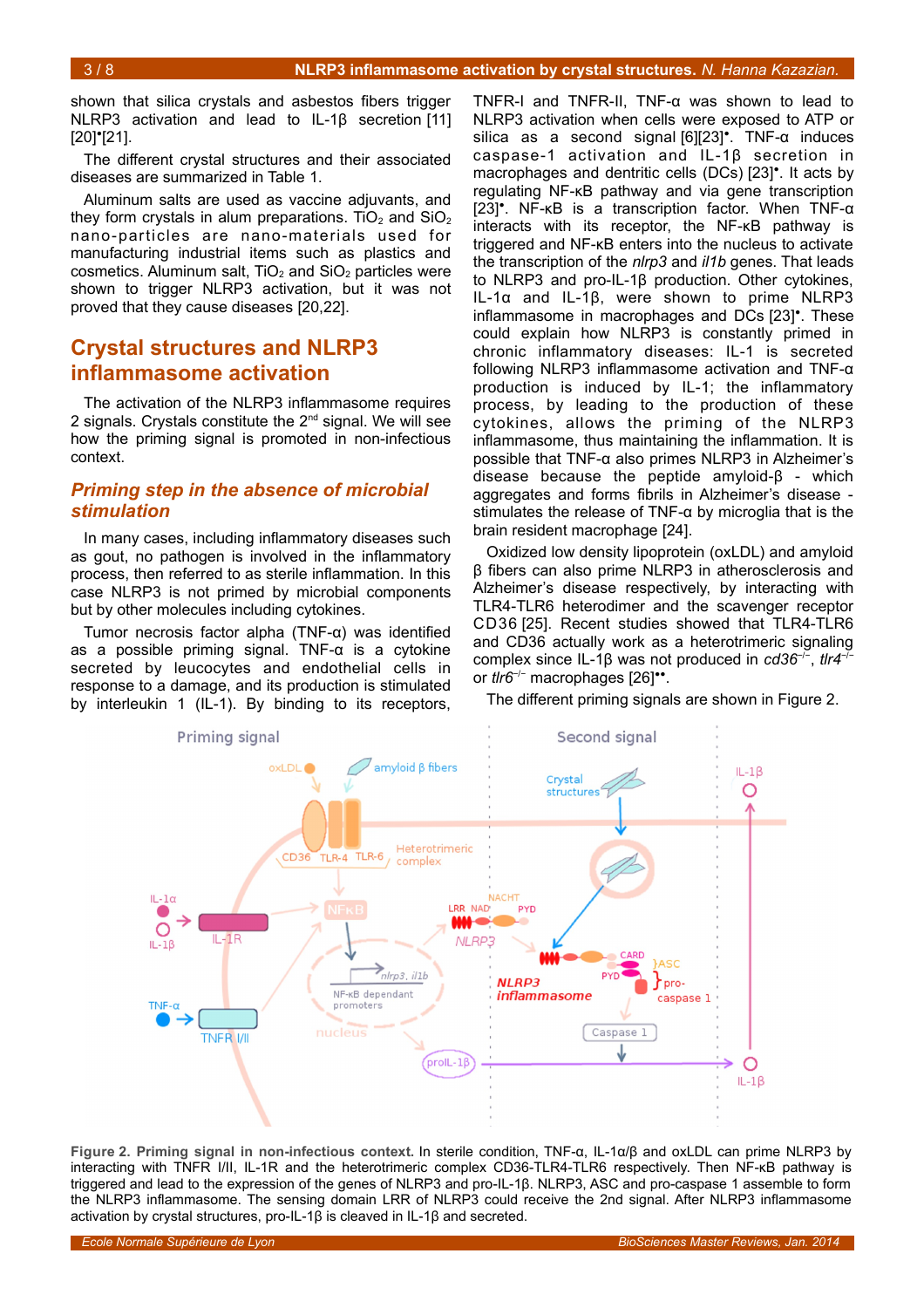#### *Second signal*

To activate NLRP3, crystals need first to be internalized into cells by phagocytosis. Then it is not well understood how crystals trigger NLRP3 activation. Crystals probably do not interact directly with NLRP3 but trigger different mechanisms that could act simultaneously to activate NLRP3, such as ROS production, potassium efflux or lysosomal proteases release.

#### **Phagocytosis of crystal structures is related to inflammasome activation**

One common feature during NLRP3 activation by particulate matter is the phagocytosis of the crystal structures. Phagocytosis is an active mechanism allowing some cells (the phagocytes) to incorporate big extracellular elements and other cells by rearranging their actin cytoskeleton, in order to eliminate them. Usually, phagocytosis is activated by ligand-receptor interaction.

MSU crystals are internalized by phagocytosis in neutrophils and macrophages in gout disease [20][26]". In atherosclerosis, macrophages phagocytose cholesterol crystals [13,14]. Phagocytosis is also observed with silica crystals, aluminum salts and asbestos fibers [11,20]. It was shown that inhibition of phagocytosis in presence of these crystals inhibits NLRP3 activation, thus establishing a direct link between crystals phagocytosis and NLRP3 activation [11,13,20]. In all these cases, it is not well established how crystal structures trigger phagocytosis. Studies on MSU crystals suggest that particulate matter could be internalized into cells in a receptor-independent manner by engaging directly the cell membranes and altering the membrane lipids [27]. This modification would trigger a pathway involving the spleen tyrosine kinase (Syk), a member of the Syk family of tyrosinekinases, and the phosphoinositide 3-kinase (PI3K) [27].

However, some nano-particles as nano-TiO<sub>2</sub> and nano-SiO<sub>2</sub>, despite activating NLRP3, are internalized without the need for particulate phagocytosis [22]. And for cholesterol, the formation of crystals can also occur inside the cell by accumulation of free cholesterol derived from low density lipoproteins (LDL) which are internalized via LDL receptor-mediated endocytosis and then turned into free cholesterol by acid cholesterol ester hydrolases [14,20]. Furthermore, oxLDL were shown to be internalized via their interaction with CD36 and then to form crystals when accumulated inside the cells since crystal structures appeared into wild type macrophages cultured in presence of oxLDL and did not appear in *cd36<sup>-1</sup>* macrophages [26]<sup>\*\*</sup>. Thus oxLDL are able to provide signal 1 and signal 2, allowing NLRP3 activation and modest IL-1β production without any other stimulus [26]<sup>\*\*</sup>. The different ways to internalize particulate material are described in Figure [3.](#page-4-0)

#### **Lysosomal membrane destabilization and cathepsin B**

Once crystals are inside the cells, they lead to NLRP3 activation. Because it is unlikely that NLRP3 is a specific sensor for each crystal structure since all these particles have very different compositions, it is thought that the different crystals act via common mechanisms to activate NLRP3. Lysosome rupture and cathepsin B leakage is one of the proposed models.

During phagocytosis, the phagocytosed material is incorporated in a huge vesicle called phagosome. Then the phagosome fuses with lysosome to obtain phagolysosome. Lysosomes are cellular organelles that digest the material internalized by phagocytosis following fusion with phagosomes, but can also eliminate damaged components of the cell or small material internalized by endocytosis. They have acidic pH that activates the lysosomal enzymes used for the digestion, including proteases. In the case of crystal structures phagocytosis, lysosomes fail to eliminate the phagocytosed material, which can lead to "frustrated phagocytosis": the material, resistant to digestion, is exocytosed. Crystal structures, due to their big size and sharp edges, can drill the lysosomal membrane. Rupture of the lysosomal membrane release proteases including cathepsin B which activates NLRP3 directly or indirectly [2]<sup>\*\*</sup>. Cholesterol crystals were shown to trigger cathepsin B leakage and when this enzyme was inhibited, IL-1β secretion decreased, suggesting that lysosomal destabilization is involved in NLRP3 activation mediated by crystal structures [13]. Silica crystals and aluminum salts were also shown to activate NLRP3 through lysosomal membrane destabilization and cathepsin B release since in presence of these crystals, cathepsin B leakage was observed and was linked to caspase 1 activation, and inhibition of cathepsin B decreased IL-1β production [20].

The role of lysosome rupture and cathepsin B leakage in NLRP3 activation is represented on Figure [3.](#page-4-0)

Some studies establish a link between lysosome rupture and reactive oxygen species (ROS) production. It was shown that ROS are produced on a cathepsin Bdependent manner in response to viral infection or following α-synuclein endocytosis [28,29].

#### **ROS**

Reactive oxygen species (ROS) production is obviously linked to the inflammatory process and to the activation of the NLRP3 inflammasome, but the mechanism involved remains poorly understood. IL-1β secretion was inhibited in human monocytes preincubated with the ROS inhibitor N-acetyl-cysteine (NAC) and then stimulated by MSU, suggesting that ROS are indeed important for NLRP3 activation [30]. ROS inhibition in presence of asbestos blocked NLRP3 activation too, showing that the ROS-dependent NLRP3 activation mechanism is triggered by different crystal structures [11].

There are 2 possible sources of ROS into the cells which could lead to inflammasome activation: NADPH oxidase (NOX) and mitochondrial ROS. NOX is an enzymatic complex located at the membrane of the phogolysosomes which converts NADPH in NADP<sup>+</sup>, releasing superoxide anion  $O_2$ . Following particles phagocytosis, the inefficient elimination of the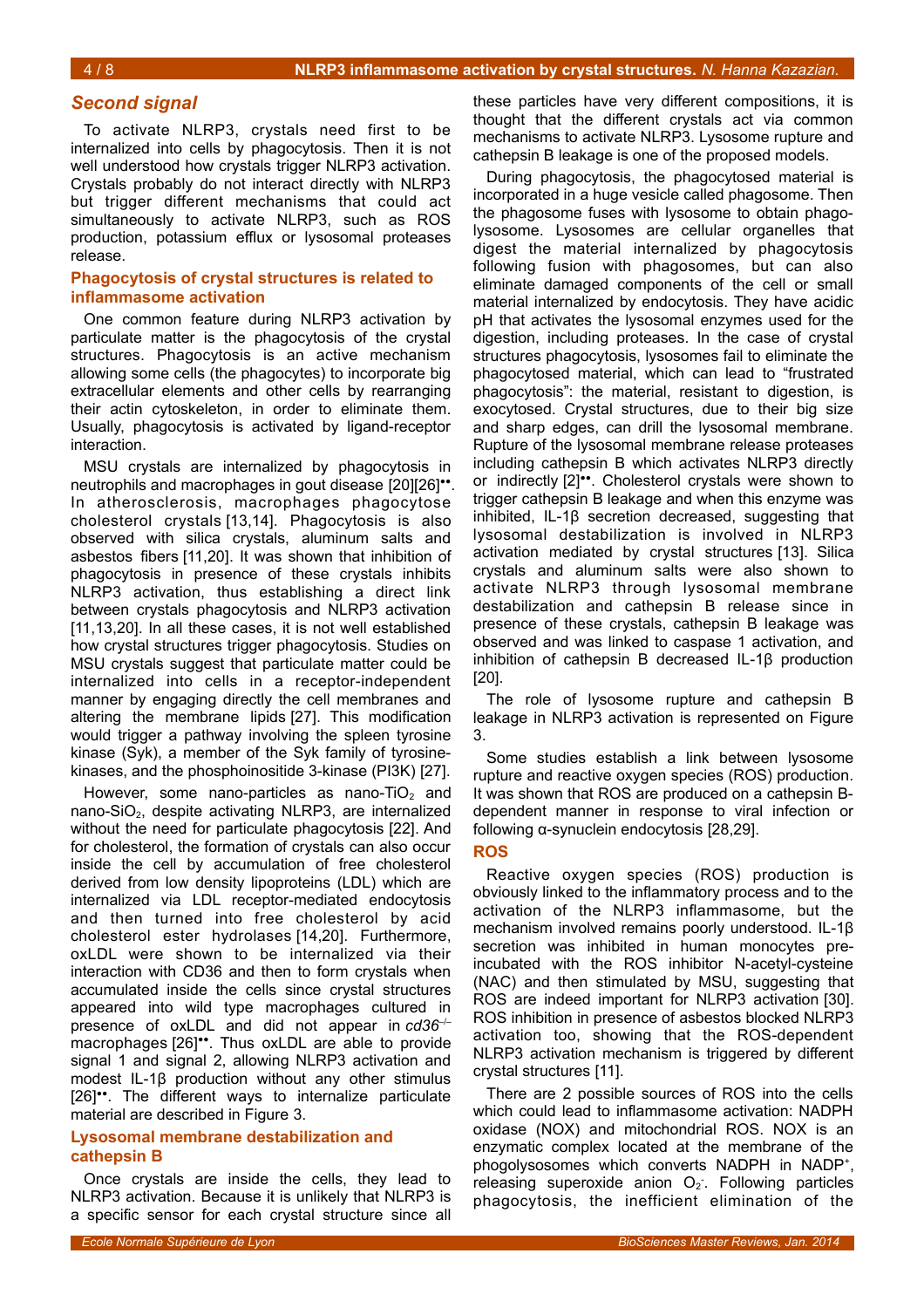

<span id="page-4-0"></span>**Figure 3. Models of NLRP3 activation by crystal structures.** Following phagocytosis of crystals and merge of the phagolysosome, the enzyme NOX at the membrane of the phago-lysosome may be stimulated and produce ROS. Crystals lead to lysosomal membrane rupture which releases cathepsin B and other proteins into the cytosol. The released proteins may trigger ROS production by disrupting mitochondria and may lead to K<sup>+</sup> efflux. ROS induce Ca<sup>2+</sup> entry. Cathepsin B, K<sup>+</sup> efflux and Ca<sup>2+</sup> may trigger NLRP3 inflammasome activation, directly or not. ROS could activate NLRP3 directly or not, for example via TXNIP activation. Alternatively, cholesterol has been proposed to enter into the cell in the form of oxLDL by endocytosis and then crystallize inside the endocytic vesicle, which fuses with lysosome to form endo-lysosome.

phagocytosed material can cause a "frustrated phagocytosis" which results in exaggerated NOX activation and excessive ROS production [2]<sup>\*\*</sup>. It was shown that inhibition of NOX clearly reduces ROS production, leading to decreased IL-1β secretion in presence of NLRP3 activators, which suggests that NOX originated ROS play an important role in NLRP3 activation [11]. Since mitochondria is the main source of cellular ROS, it was investigated if mitochondrial ROS can also trigger NLRP3 activation. Inhibition of complexes I and III of the respiratory chain led to robust ROS production, increasing IL-1β secretion in a dose-dependent manner, which confirms that mitochondrial ROS are involved in inflammasome activation [31]. ROS production could be induced by released lysosomal proteins following lysosome rupture, which disturb the functioning of the mitochondria [28,29].

It is not well established how ROS trigger NLRP3 activation. A study suggests that ROS could act via the thioredoxin-interacting protein (TXNIP), a protein linked to insulin resistance which is associated to the thioredoxin (TRX) in the cytosol [32]<sup>•</sup>. It was shown that under high concentrations of ROS inside the cells following MSU internalization, TXNIP dissociates from TRX and binds directly NLRP3, which leads to IL-1β secretion [32]<sup>•</sup>. Thus, in this model, ROS produced by NOX and by the mitochondria following crystal uptake release TXNIP which then interacts with NLRP3 and activates the inflammasome.

ROS could also activate transient receptor potential melastatin 2 (TRPM2), a calcium channel by which  $Ca<sup>2+</sup>$  enters into the cell [33].  $Ca<sup>2+</sup>$  influx is thought to be involved in NLRP3 activation (see Figure [3\)](#page-4-0) [2]".

ROS-dependent NLRP3 activation is represented in Figure [3.](#page-4-0)

However, some authors think that ROS are not important for NLRP3 activation but are involved in the priming step. Hornung *et al.* showed that ROS inhibitors block priming, but not activation of NLRP3 [34]. Other results show that ROS are not necessary for both NLRP3 priming and activation [35]".

#### **K + efflux**

Intracellular K<sup>+</sup> decrease is often observed in NLRP3 activation mechanisms. It was shown that  $K^+$  efflux precedes release of IL-1β induced by silica, aluminum and CPPD, suggesting that  $K^+$  efflux is required for NLRP3-dependent IL-1β secretion [35]<sup>••</sup>. Inhibition of K + efflux in presence of MSU crystals and other inflammasome activators prevents NLRP3 activation [30]. K<sup>+</sup> efflux appeared to be linked to crystals phagocytosis since phagocytosis inhibitors including cytochalasin B and latrunculin B impaired both  $K^+$  efflux and IL-1 $\beta$  secretion [35]\*\*. It is not known how K<sup>+</sup> release mediates inflammasome activation but intracellular K<sup>+</sup> decrease is not sufficient to activate  $NLRP3 [2]$ <sup>\*</sup>. K<sup>+</sup> efflux seems to also be linked to lysosomal destabilization and extracellular Ca<sup>2+</sup> activates NLRP3 via K<sup>+</sup> release (see Figure [3\)](#page-4-0) [35]". K + efflux is also associated to ROS production, and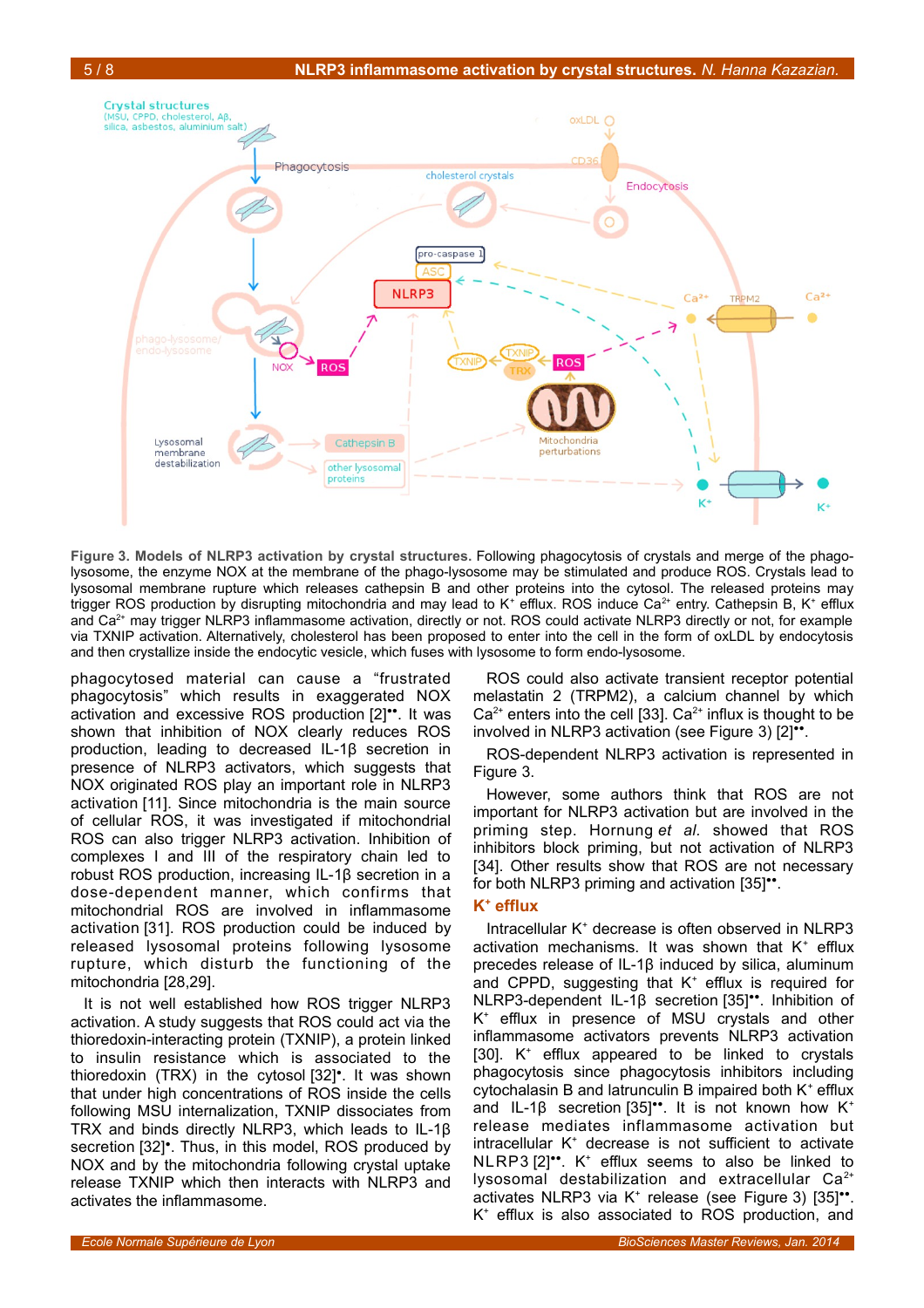although the interplay between these two pathways is unclear, intracellular K<sup>+</sup> decrease could trigger ROS production or vice-versa [2]".

Figure [3](#page-4-0) shows how K<sup>+</sup> efflux is involved in NLRP3 activation.

## **Conclusion**

NLRP3 inflammasome is expressed in innate immune cells, including monocytes, macrophages and neutrophils. Most of the time these cells incorporate crystal structures by phagocytosis, apparently in a receptor-independent manner. But they can also be internalized by endocytosis in a receptor-dependant manner (LDL and oxLDL). Crystal uptake constitutes the 2nd signal for NLRP3 activation. Once in the cell, it is not yet well understood how crystal structures activate NLRP3 inflammasome. Crystals in phagolysosomes trigger production of ROS by lysosomes which could activate NLRP3 directly or not. Crystal structures may also destabilize lysosomal membrane, releasing lysosomal proteases like cathepsin B into the cytosol. Cathepsin B may activate NLRP3 directly or not (K<sup>+</sup> efflux and mitochondria perturbations). Mitochondrial ROS,  $K^+$  efflux and Ca<sup>2+</sup> entry could also play a role in NLRP3 activation. The different models of NLRP3 activation are not strictly independent from each other since cathepsin B could lead to mitochondria perturbations and K<sup>+</sup> effux, ROS can trigger  $Ca<sup>2+</sup>$  entry and calcium intake could induce K + efflux. The activation of the inflammasome leads to pro-IL-1β cleavage by caspase 1 and IL-1β secretion, which triggers the inflammatory response, recruiting leucocytes. Crystal-induced NLRP3 activation needs priming signal too, as in microbial inflammation. Here the first signal is given by oxLDL, TNFα or IL-1 family cytokines which interact with receptors and then trigger the NF-κB signaling pathway, leading to *nlrp3* and *il1b* genes transcription.

NLRP3 is activated by crystal structures in several chronic diseases but also in non pathogenic contexts like with aluminum salts or  $TiO<sub>2</sub>$  and  $SiO<sub>2</sub>$ nanoparticles. In diseases, chronic inflammation causes the pathology (gout, pseudogout, atherosclerosis) or participates in pathogenesis (Alzheimer's disease). Thus therapies in which inhibitors of the NLRP3 inflammasome are used could be envisaged.

## **Acknowledgments**

I would like to thank Renaud Mahieux and Bénédicte Py for their availability and their comments.

## **References and recommended reading**

Papers of particular interest have been highlighted as:

- of special interest
- •• of outstanding interest
- 1. Latz E, Xiao TS, Stutz A: **Activation and regulation of the inflammasomes**. *Nat. Rev. Immunol.* 2013, **13**:397– 411. [doi: 10.1038/nri3452]
- In this review, the authors present how the inflammasomes, including NLRP3 inflammasome, are activated and regulated.
- 2. Tschopp J, Schroder K: **NLRP3 inflammasome activation: the convergence of multiple signalling pathways on ROS production?** *Nat. Rev. Immunol.* 2010, **10**:210–215. [doi: 10.1038/nri2725]
- ●● In this review, the authors propose several models of activation of the NLRP3 inflammasome by microbial activators and sterile particulate activator, including ROS model and lysosome rupture model.
- 3. Pétrilli V, Dostert C, Muruve DA, Tschopp J: **The inflammasome: a danger sensing complex triggering innate immunity**. *Curr. Opin. Immunol.* 2007, **19**:615– 622. [doi: 10.1016/j.coi.2007.09.002] [PMID: 17977705]
- 4. Bauernfeind F, Hornung V: **Of inflammasomes and pathogens - sensing of microbes by the inflammasome**. *EMBO Mol. Med.* 2013, **5**:814–826. [doi: 10.1002/emmm.201201771] [PMID: 23666718] [PMCID: PMC3779445]
- 5. Busso N, So A: **Gout. Mechanisms of inflammation in gout**. *Arthritis Res. Ther.* 2 0 1 0 , **12**:206. [doi: 10.1186/ar2952] [PMID: 20441605] [PMCID: PMC2888190]
- The authors review the mechanisms that trigger NLRP3 activation following urate crystals uptake, including ROS production by NOX.
- 6. Bauernfeind F, Horvath G, Stutz A, Alnemri ES, MacDonald K, Speert D, Fernandes-Alnemri T, Wu J, Monks BG, Fitzgerald KA, et al.: **NF-kB activating pattern recognition and cytokine receptors license NLRP3 inflammasome activation by regulating NLRP3 expression**. *J. Immunol. Baltim. Md 1950* 2009, **183**:787–791. [doi: 10.4049/jimmunol.0901363] [PMID: 19570822] [PMCID: PMC2824855]
- 7. Church LD, Cook GP, McDermott MF: **Primer: inflammasomes and interleukin 1β in inflammatory disorders**. *Nat. Clin. Pract. Rheumatol.* 2008, **4**:34–42. [doi: 10.1038/ncprheum0681]
- 8. Py BF, Kim M-S, Vakifahmetoglu-Norberg H, Yuan J: **Deubiquitination of NLRP3 by BRCC3 critically regulates inflammasome activity**. *Mol. Cell* 2013, **49**:331–338. [doi: 10.1016/j.molcel.2012.11.009] [PMID: 23246432]
- 9. Conforti-Andreoni C, Ricciardi-Castagnoli P, Mortellaro A: **The inflammasomes in health and disease: from g e n e t i c s t o m o l e c u l a r m e c h a n i s m s o f autoinflammation and beyond**. *Cell. Mol. Immunol.* 2011, **8**:135–145. [doi: 10.1038/cmi.2010.81]
- 10. Martinon F, Pétrilli V, Mayor A, Tardivel A, Tschopp J: **Gout-associated uric acid crystals activate the NALP3 inflammasome**. *Nature* 2006, **440**:237–241. [doi: 10.1038/nature04516] [PMID: 16407889]
- 11. Dostert C, Petrilli V, Van Bruggen R, Steele C, Mossman BT, Tschopp J: **Innate immune activation through Nalp3 Inflammasome sensing of asbestos and silica**. *Science* 2 0 0 8 , **320**: 6 7 4 – 6 7 7 . [ d o i : 10.1126/science.1156995] [PMID: 18403674] [PMCID: PMC2396588]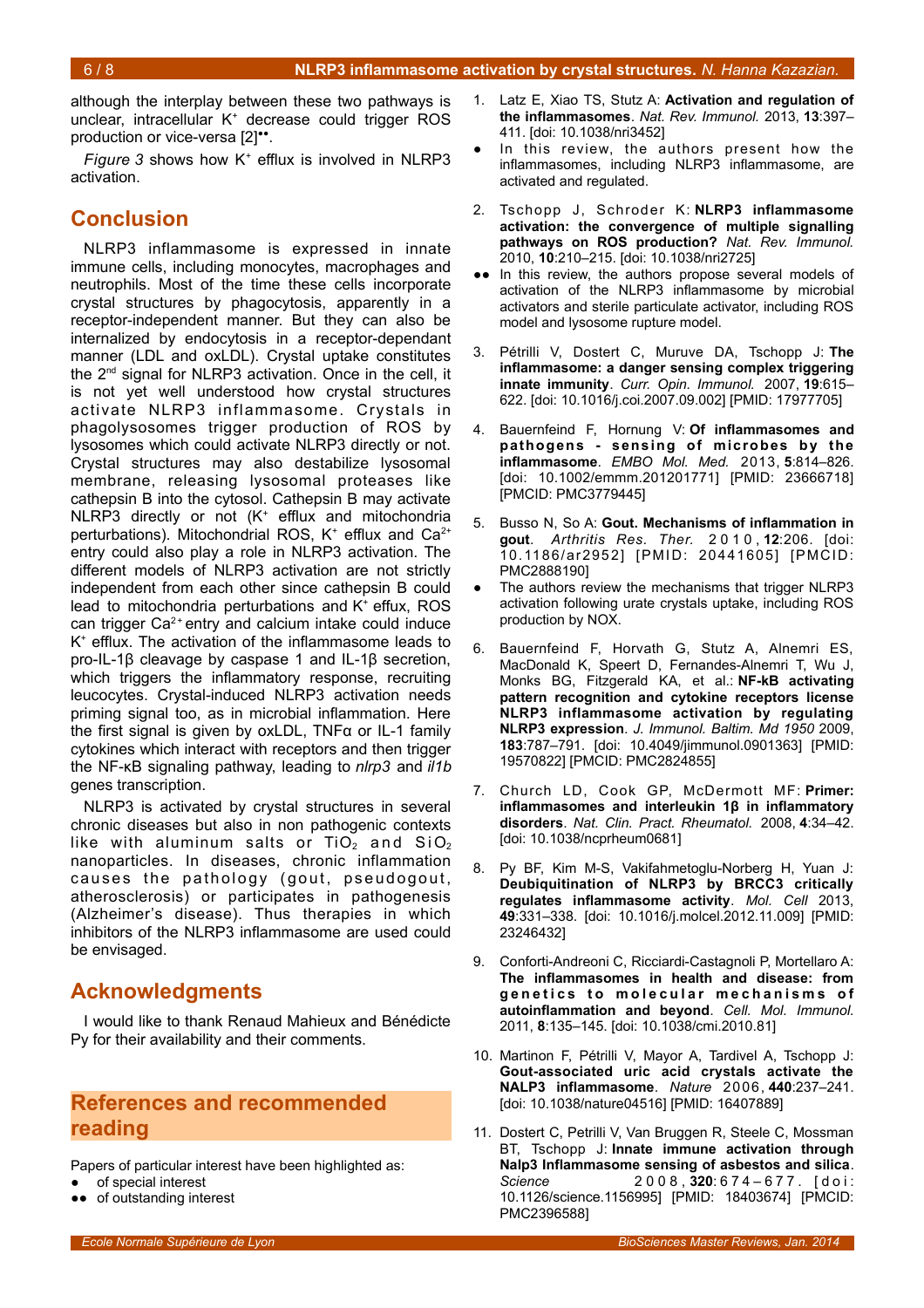#### 7 / 8 **NLRP3 inflammasome activation by crystal structures.** *N. Hanna Kazazian.*

- 12. Chen C-J, Shi Y, Hearn A, Fitzgerald K, Golenbock D, Reed G, Akira S, Rock KL: **MyD88-dependent IL-1 receptor signaling is essential for gouty inflammation stimulated by monosodium urate crystals**. *J. Clin. Invest.* 2006, **116**:2262–2271. [doi: 10.1172/JCI28075] [PMID: 16886064] [PMCID: PMC1523415]
- 13. Rajamaki K, Lappalainen J, Oorni K, Valimaki E, Matikainen S, Kovanen PT, Eklund KK: **Cholesterol crystals activate the NLRP3 Inflammasome in human macrophages: A novel link between cholesterol metabolism and inflammation [Internet]**. *PLoS ONE* 201 0, **5**. [doi: 10.1371/journal.pone.0011765] [PMID: 20668705] [PMCID: PMC2909263]
- 14. Duewell P, Kono H, Rayner KJ, Sirois CM, Vladimer G, Bauernfeind FG, Abela GS, Franchi L, Nunez G, Schnurr M, et al.: **NLRP3 inflamasomes are required for atherogenesis and activated by cholesterol crystals that form early in disease**. *Nature* 2010, **464**:1357– 1361. [doi: 10.1038/nature08938] [PMID: 20428172] [PMCID: PMC2946640]
- 15. Grebe A, Latz E: Cholesterol crystals and **inflammation**. *Curr. Rheumatol. Rep.* 2013, **15**:313. [doi: 10.1007/s11926-012-0313-z] [PMID: 23412688]
- ●● This review presents the effect of cholesterol crystallization on inflammatory responses in atherosclerosis, via NLRP3 activation following cholesterol crystals, oxLDL and LDL uptake.
- 16. Querfurth HW, LaFerla FM: **Alzheimer's disease**. *N. E n g l . J . M e d .* 2 0 1 0 , **362**:329–344. [doi: 10.1056/NEJMra0909142] [PMID: 20107219]
- 17. Kagan JC, Horng T: **NLRP3 inflammasome activation: CD36 serves double duty**. *Nat. Immunol.* 2013, **14**:772–774. [doi: 10.1038/ni.2668] [PMID: 23867926]
- 18. Lucin KM, Wyss-Coray T: **Immune activation in brain aging and neurodegeneration: too much or too little?** *Neuron* 2 0 0 9 , **64**: 1 1 0 – 1 2 2 . [ d o i : 10.1016/j.neuron.2009.08.039] [PMID: 19840553] [PMCID: PMC2834890]
- 19. Rock KL, Latz E, Ontiveros F, Kono H: **The sterile inflammatory response**. *Annu. Rev. Immunol.* 2010, **28**:321–342. [doi: 10.1146/annurev-immunol-030409- 101311] [PMID: 20307211]
- This review focuses on inflammatory responses triggered in sterile situations, in particular by particulate matter, and tackles the diseases caused by these particles.
- 20. Hornung V, Bauernfeind F, Halle A, Samstad EO, Kono H, Rock KL, Fitzgerald KA, Latz E: **Silica crystals and aluminum salts mediate NALP-3 inflammasome activation via phagosomal destabilization**. *Nat. Immunol.* 2 0 0 8 , **9**:847–856. [doi: 10.1038/ni.1631] [PMID: 18604214] [PMCID: PMC2834784]
- $●$  By dosing IL-1β released from the cell and using phagocytosis inhibitors, the authors show that silica crystals and aluminum salt crystals trigger NLRP3 activation via lysosomal membrane destabilization following their phagocytosis.
- 21. Peeters PM, Perkins TN, Wouters EFM, Mossman BT, Reynaert NL: **Silica induces NLRP3 inflammasome activation in human lung epithelial cells**. *Part. Fibre Toxicol.* 2 0 1 3 , **10**:3. [doi: 10.1186/1743-8977-10-3] [PMID: 23402370] [PMCID: PMC3607900]
- 22. Yazdi AS, Guarda G, Riteau N, Drexler SK, Tardivel A, Couillin I, Tschopp J: **Nanoparticles activate the NLR pyrin domain containing 3 (Nlrp3) inflammasome and cause pulmonary inflammation through release of IL-1alpha and IL-1beta?** *Proc. Natl. Acad. Sci. U. S. A.* 2 0 1 0 , **107**: 1 9 4 4 9 – 1 9 4 5 4 . [ d o i : 10.1073/pnas.1008155107] [PMID: 20974980] [PMCID: PMC2984140]
- 23. Franchi L, Eigenbrod T, Nunez G: **TNF alpha mediate sensitization to ATP and silica via the NLRP3 inflammasome in the absence of microbial stimulation**. *J. Immunol. Baltim. Md 1950* 2009, **183**:792–796. [doi: 10.4049/jimmunol.0900173] [PMID: 19542372] [PMCID: PMC2754237]
- By measuring IL-1β secretion and caspase 1 activation, and by using nlrp3 deficient mice, the authors show that TNF-α primes the NLRP3 inflammasome, making possible its activation by silica crystals. They also show that TNF-α induces IL-1β secretion by interacting with TNFR-I/II.
- 24. Casal C, Serratosa J, Tusell JM: **Relationship between β-AP peptide aggregation and microglial activation**. *Brain Res.* 2 0 0 2 , **928**:76–84. [doi: 10.1016/S0006- 8993(01)03362-5]
- 25. Stewart CR, Stuart LM, Wilkinson K, van Gils JM, Deng J, Halle A, Rayner KJ, Boyer L, Zhong R, Frazier WA, et a l . : **CD36 ligands promote sterile inflammation through assembly of a Toll-like receptor 4 and 6 heterodimer**. *Nat. Immunol.* 2010, **11**:155–161. [doi: 10.1038/ni.1836] [PMID: 20037584] [PMCID: PMC2809046]
- 26. Sheedy FJ, Grebe A, Rayner KJ, Kalantari P, Ramkhelawon B, Carpenter SB, Becker CE, Ediriweera HN, Mullick AE, Golenbock DT, et al.: **CD36 coordinates NLRP3 inflammasome activation by facilitating intracellular nucleation of soluble ligands into particulate ligands in sterile inflammation**. *Nat. Immunol.* 2013, **14**:812–820. [doi: 10.1038/ni.2639]
- These results show that oxLDL and Aβ fibers can prime NLRP3 by interacting with CD36-TLR4-TLR6 heterotrimeric complex and that oxLDL can crystallize inside the cells after endocytosis following interaction with CD36.
- 27. Ng G, Sharma K, Ward SM, Desrosiers MD, Stephens LA, Schoel WM, Li T, Lowell CA, Ling C-C, Amrein MW, e t a l . : **Receptor-independent, direct membrane binding leads to cell-surface lipid sorting and Syk kinase activation in dendritic cells**. *Immunity* 2008, **29**:807–818. [doi: 10.1016/j.immuni.2008.09.013] [PMID: 18993083]
- 28. McGuire KA, Barlan AU, Griffin TM, Wiethoff CM: **Adenovirus type 5 rupture of lysosomes leads to Cathepsin B-dependent mitochondrial stress and production of reactive oxygen species**. *J. Virol.* 2011, **85**:10806–10813. [doi: 10.1128/JVI.00675-11] [PMID: 21835790] [PMCID: PMC3187480]
- 29. Freeman D, Cedillos R, Choyke S, Lukic Z, McGuire K, Marvin S, Burrage AM, Sudholt S, Rana A, O'Connor C, et al.: **Alpha-Synuclein induces lysosomal rupture and Cathepsin dependent reactive oxygen species following endocytosis**. *PLoS ONE* 2013, **8**:e62143. [doi: 10.1371/journal.pone.0062143]